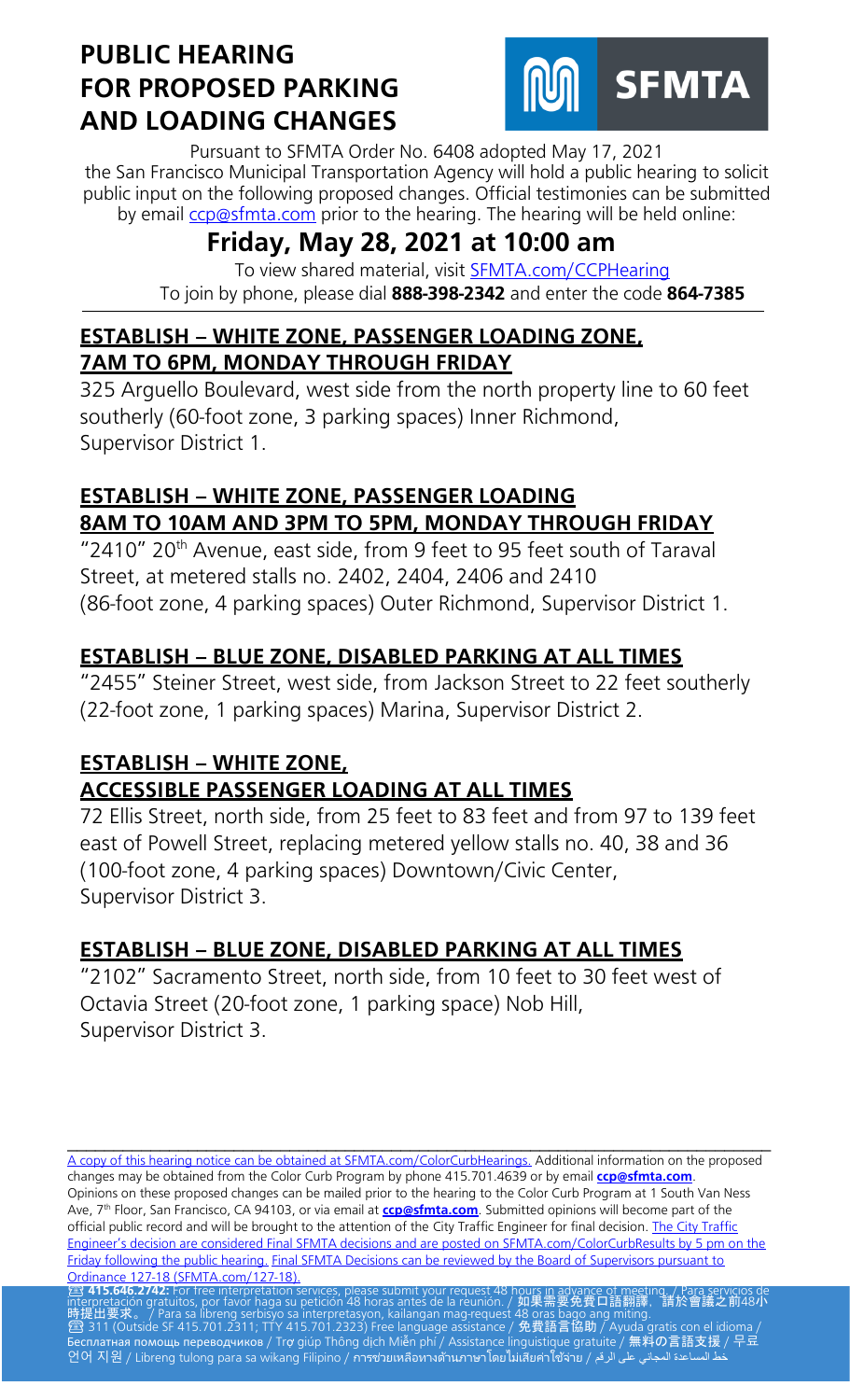

Pursuant to SFMTA Order No. 6408 adopted May 17, 2021 the San Francisco Municipal Transportation Agency will hold a public hearing to solicit public input on the following proposed changes. Official testimonies can be submitted by email [ccp@sfmta.com](mailto:ccp@sfmta.com) prior to the hearing. The hearing will be held online:

# **Friday, May 28, 2021 at 10:00 am**

To view shared material, visit [SFMTA.com/CCPHearing](https://meet.sfmta.com/meetings/VQN4VLH3) To join by phone, please dial **888-398-2342** and enter the code **864-7385**

#### **ESTABLISH – WHITE ZONE, PASSENGER LOADING 7AM TO 10PM, DAILY**

1011 Howard Street, south side, from 6 to 50 feet east of Harriet Street, replacing metered stalls no. 1013 and 1011 (44-foot zone, 2 parking spaces) South of Market, Supervisor District 6.

#### **ESTABLISH – WHITE ZONE, PASSENGER LOADING 9AM TO 9PM, DAILY**

1160 Bryant Street, north side, from 7 feet to 65 feet west of Dore Street (58-foot zone, 3 parking spaces) South of Market, Supervisor District 6.

### **ESTABLISH – WHITE ZONE, PASSENGER LOADING 7AM TO 10PM, DAILY**

1532 Harrison Street, north side, from Norfolk Street to 40 feet westerly (40-foot zone, 2 parking spaces) South of Market, Supervisor District 6. **ESTABLISH – YELLOW ZONE,** 

#### **COMMERCIAL LOADING, 30-MINUTE TIME LIMIT, 7AM TO 6PM, MONDAY THROUGH SATURDAY**

1532 Harrison Street, north side, from 40 feet to 80 feet west of Norfolk Street (40-foot zone, 2 parking spaces) South of Market, Supervisor District 6.

#### **ESTABLISH – YELLOW ZONE, COMMERCIAL LOADING, 30-MINUTE TIME LIMIT 8AM TO 6PM, MONDAY THROUGH SATURDAY**

1637 Ocean Ave, south side, from 19 feet to 60 feet east of Faxon Street, at metered stalls no 1621 and 1619 (41-foot zone, 2 parking spaces) Ocean View, Supervisor District 7.

\_\_\_\_\_\_\_\_\_\_\_\_\_\_\_\_\_\_\_\_\_\_\_\_\_\_\_\_\_\_\_\_\_\_\_\_\_\_\_\_\_\_\_\_\_\_\_\_\_\_\_\_\_\_\_\_\_\_\_\_\_\_\_\_\_\_\_\_\_\_\_\_\_\_\_\_ [A copy of this hearing notice can be obtained at SFMTA.com/ColorCurbHearings.](http://www.sfmta.com/ColorCurbHearings) Additional information on the proposed changes may be obtained from the Color Curb Program by phone 415.701.4639 or by email **[ccp@sfmta.com](mailto:ccp@sfmta.com)**. Opinions on these proposed changes can be mailed prior to the hearing to the Color Curb Program at 1 South Van Ness Ave, 7 th Floor, San Francisco, CA 94103, or via email at **[ccp@sfmta.com](mailto:ccp@sfmta.com)**. Submitted opinions will become part of the official public record and will be brought to the attention of the City Traffic Engineer for final decision. The City Traffic [Engineer's decision are considered Final SFMTA decisions and are posted on SFMTA.com/ColorCurbResults by 5 pm on the](http://www.sfmta.com/ColorCurbResults)  [Friday following the public hearing.](http://www.sfmta.com/ColorCurbResults) [Final SFMTA Decisions can be reviewed by the Board of Supervisors pursuant to](https://sfbos.org/sites/default/files/o0127-18.pdf) Ordinance 127-18 (SFMTA.com/127-18). [Ordinance 127-18 \(SFMTA.com/127-18\).](https://sfbos.org/sites/default/files/o0127-18.pdf)<br><mark>23 415.646.2742:</mark> For free interpretation services, please submit your request 48 hou<u>rs in advance of meet</u>ing. / Para servicios de

interpretación gratuitos, por favor haga su petición 48 horas antes de la reunión. / 如果需要免費口語翻譯,請於會議之前48小 時提出要求。 / Para sa libreng serbisyo sa interpretasyon, kailangan mag-request 48 oras bago ang miting.<br>2 311 (Outside SF 415.701.2311; TTY 415.701.2323) Free language assistance / 免費語言協助 / Ayuda gratis con el idioma / Бесплатная помощь переводчиков / Trợ giúp Thông dịch Miễn phí / Assistance linguistique gratuite / 無料の言語支援 / 무료 언어 지원 / Libreng tulong para sa wikang Filipino / การช่วยเหลือทางด้านภาษาโดยไม่เสียค่าใช้จ่าย / علا المساعدة المجاني على الرقم /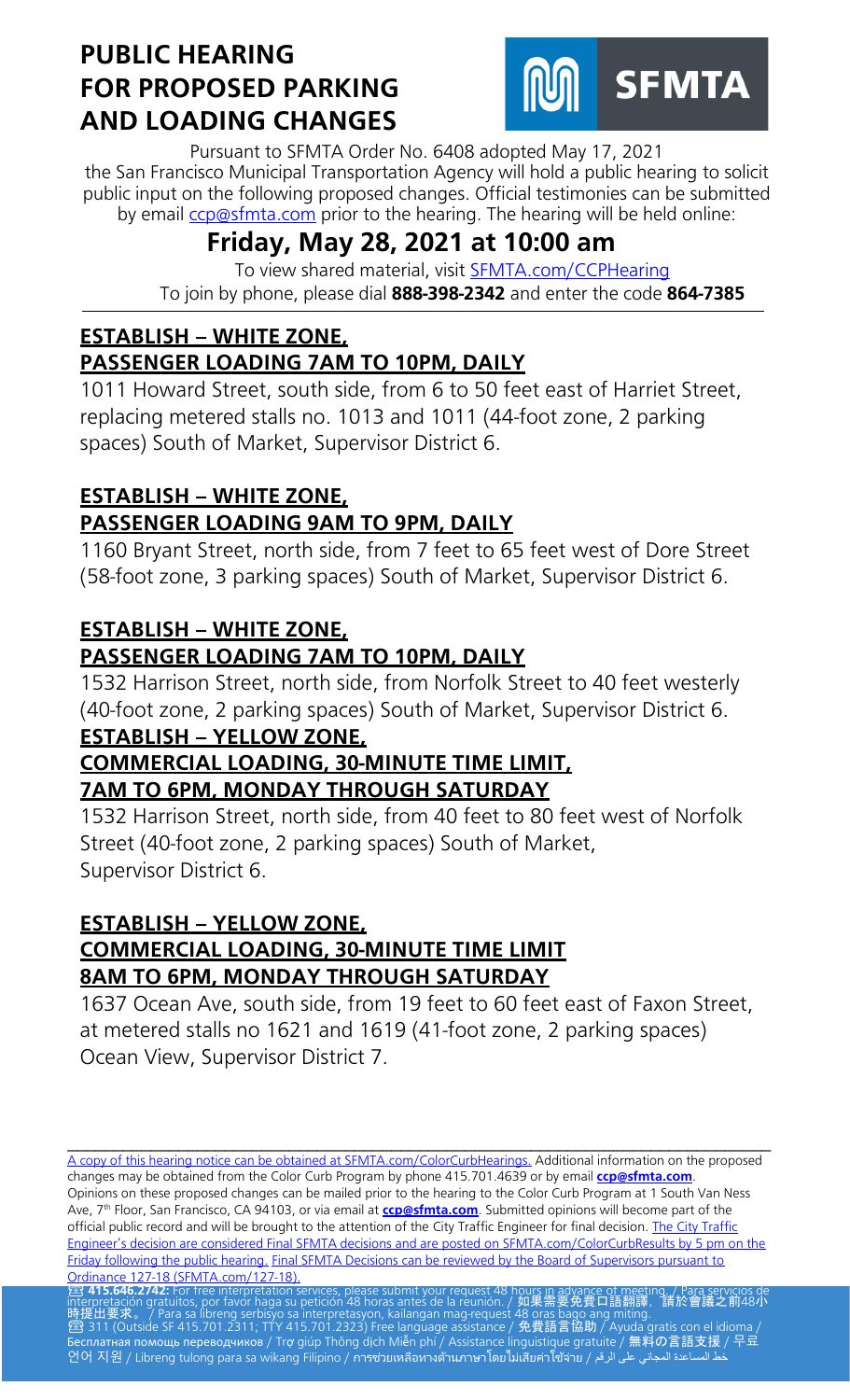

Pursuant to SFMTA Order No. 6408 adopted May 17, 2021 the San Francisco Municipal Transportation Agency will hold a public hearing to solicit public input on the following proposed changes. Official testimonies can be submitted by email [ccp@sfmta.com](mailto:ccp@sfmta.com) prior to the hearing. The hearing will be held online:

# **Friday, May 28, 2021 at 10:00 am**

To view shared material, visit [SFMTA.com/CCPHearing](https://meet.sfmta.com/meetings/VQN4VLH3) To join by phone, please dial **888-398-2342** and enter the code **864-7385**

## **ESTABLISH – WHITE ZONE, ACCESSIBLE PASSENGER LOADING 7:30AM TO 9AM AND 4PM TO 6PM, MONDAY THROUGH FRIDAY**

"3095" 23rd Street, south side, from 2 feet to 68 feet east of Folsom Street (66-foot zone, 3 parking spaces) Mission, Supervisor District 8.

## **ESTABLISH – RED ZONE, NO PARKING ANY TIME**

"5" Silliman Street, south side, from 5 feet to 23 feet west of San Bruno, replacing metered stall no. 1 (18-foot zone, 1 parking space) Excelsior, Supervisor District 9.

#### **ESTABLISH – GREEN METER, 30-MINUTE PARKING LIMIT, 9AM TO 6PM, MONDAY THROUGH SATURDAY**

"9" Silliman Street, south side, from 23 feet to 65 feet west of San Bruno at metered stalls no. 3 and 5 (42-foot zone, 2 parking spaces) Excelsior, Supervisor District 9.

#### **ESTABLISH – METERED YELLOW ZONE, COMMERCIAL LOADING, 30-MINUTE TIME LIMIT 8AM TO 6PM, MONDAY THROUGH SATURDAY**

"11" Silliman Street, south side, from 65 feet to 105 feet west of San Bruno at metered stalls no. 7 and 9 (40-foot zone, 2 parking spaces) Excelsior, Supervisor District 9.

## **ESTABLISH – BLUE ZONE, DISABLED PARKING AT ALL TIMES**

"4" Silliman Street, north side, from 16 feet to 38 feet west of San Bruno Avenue, replacing metered stall no. 4 (22-foot zone, 1 parking space) Excelsior, Supervisor District 9.

#### **ESTABLISH – METERED YELLOW ZONE, COMMERCIAL LOADING, 30-MINUTE TIME LIMIT 8AM TO 6PM, MONDAY THROUGH SATURDAY**

2450 San Bruno Avenue, west side, from 5 feet to 49 feet south of Silliman Street replacing a Blue Zone and metered stall no. 2458-G (40-foot zone, 2 parking spaces) Excelsior, Supervisor District 9.

\_\_\_\_\_\_\_\_\_\_\_\_\_\_\_\_\_\_\_\_\_\_\_\_\_\_\_\_\_\_\_\_\_\_\_\_\_\_\_\_\_\_\_\_\_\_\_\_\_\_\_\_\_\_\_\_\_\_\_\_\_\_\_\_\_\_\_\_\_\_\_\_\_\_\_\_ [A copy of this hearing notice can be obtained at SFMTA.com/ColorCurbHearings.](http://www.sfmta.com/ColorCurbHearings) Additional information on the proposed changes may be obtained from the Color Curb Program by phone 415.701.4639 or by email **[ccp@sfmta.com](mailto:ccp@sfmta.com)**. Opinions on these proposed changes can be mailed prior to the hearing to the Color Curb Program at 1 South Van Ness Ave, 7 th Floor, San Francisco, CA 94103, or via email at **[ccp@sfmta.com](mailto:ccp@sfmta.com)**. Submitted opinions will become part of the official public record and will be brought to the attention of the City Traffic Engineer for final decision. The City Traffic [Engineer's decision are considered Final SFMTA decisions and are posted on SFMTA.com/ColorCurbResults by 5 pm on the](http://www.sfmta.com/ColorCurbResults)  [Friday following the public hearing.](http://www.sfmta.com/ColorCurbResults) [Final SFMTA Decisions can be reviewed by the Board of Supervisors pursuant to](https://sfbos.org/sites/default/files/o0127-18.pdf) Ordinance 127-18 (SFMTA.com/127-18). [Ordinance 127-18 \(SFMTA.com/127-18\).](https://sfbos.org/sites/default/files/o0127-18.pdf)<br><mark>23 415.646.2742:</mark> For free interpretation services, please submit your request 48 hou<u>rs in advance of meet</u>ing. / Para servicios de

interpretación gratuitos, por favor haga su petición 48 horas antes de la reunión. / 如果需要免費口語翻譯,請於會議之前48小 時提出要求。 / Para sa libreng serbisyo sa interpretasyon, kailangan mag-request 48 oras bago ang miting.<br>2 311 (Outside SF 415.701.2311; TTY 415.701.2323) Free language assistance / 免費語言協助 / Ayuda gratis con el idioma / Бесплатная помощь переводчиков / Trợ giúp Thông dịch Miễn phí / Assistance linguistique gratuite / 無料の言語支援 / 무료 언어 지원 / Libreng tulong para sa wikang Filipino / การช่วยเหลือทางด้านภาษาโดยไม่เสียค่าใช้จ่าย / علا المساعدة المجاني على الرقم / 아 지원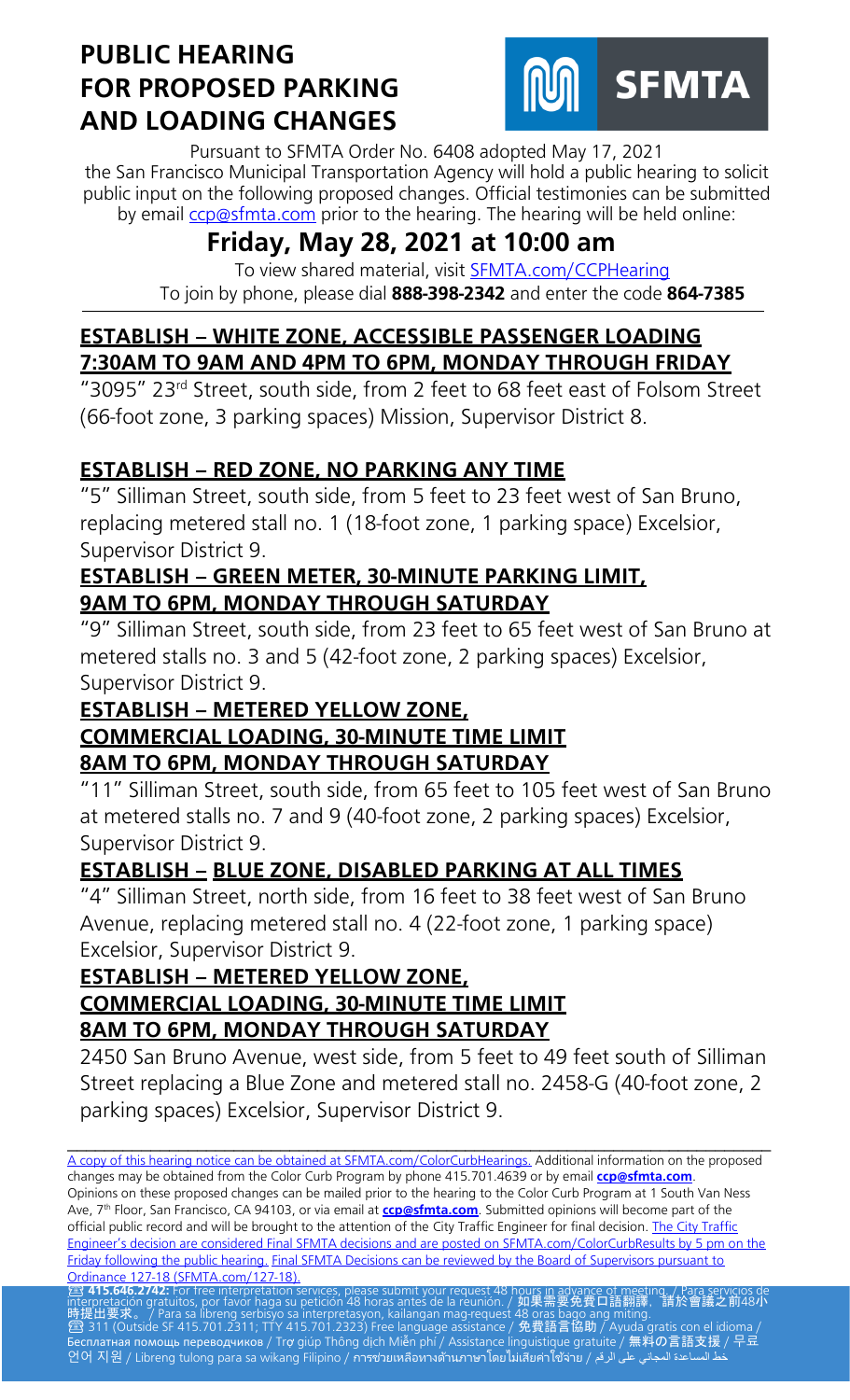

Pursuant to SFMTA Order No. 6408 adopted May 17, 2021 the San Francisco Municipal Transportation Agency will hold a public hearing to solicit public input on the following proposed changes. Official testimonies can be submitted by email [ccp@sfmta.com](mailto:ccp@sfmta.com) prior to the hearing. The hearing will be held online:

# **Friday, May 28, 2021 at 10:00 am**

To view shared material, visit [SFMTA.com/CCPHearing](https://meet.sfmta.com/meetings/VQN4VLH3) To join by phone, please dial **888-398-2342** and enter the code **864-7385**

#### **ESTABLISH – YELLOW ZONE, COMMERCIAL LOADING, 30-MINUTE TIME LIMIT 8AM TO 6PM, MONDAY THROUGH SATURDAY**

398 Kansas Street, west side, from 17 to 60 feet north of 17<sup>th</sup> Street (43-foot zone, 2 parking spaces) Potrero Hill, Supervisor District 10.

## **ESTABLISH – BLUE ZONE, DISABLED PARKING AT ALL TIMES**

"1295" Hollister Avenue, south side, from 5 feet to 25 feet east of 3rd Street (20-foot zone, 1 parking space) Bayview, Supervisor District 10.

### **ESTABLISH – YELLOW ZONE,**

#### **COMMERCIAL LOADING, 30-MINUTE TIME LIMIT, 9AM TO 6PM, MONDAY THROUGH FRIDAY**

1337 Van Dyke Street, south side, from 20 to 52 feet east of the west property line (32-foot zone, 3 perpendicular parking spaces) Bayview, Supervisor District 10.

## **ESTABLISH – YELLOW ZONE, COMMERCIAL LOADING, 30-MINUTE TIME LIMIT**

## **8AM TO 6PM, MONDAY THROUGH SATURDAY**

1905 Keith Street, east side, from 10 feet to 32 feet south of Thomas Street (22-foot zone with a 10-foot red zone buffer, 1 parking space) Bayview, Supervisor District 10.

[A copy of this hearing notice can be obtained at SFMTA.com/ColorCurbHearings.](http://www.sfmta.com/ColorCurbHearings) Additional information on the proposed changes may be obtained from the Color Curb Program by phone 415.701.4639 or by email **[ccp@sfmta.com](mailto:ccp@sfmta.com)**. Opinions on these proposed changes can be mailed prior to the hearing to the Color Curb Program at 1 South Van Ness Ave, 7 th Floor, San Francisco, CA 94103, or via email at **[ccp@sfmta.com](mailto:ccp@sfmta.com)**. Submitted opinions will become part of the official public record and will be brought to the attention of the City Traffic Engineer for final decision. The City Traffic [Engineer's decision are considered Final SFMTA decisions and are posted on SFMTA.com/ColorCurbResults by 5 pm on the](http://www.sfmta.com/ColorCurbResults)  [Friday following the public hearing.](http://www.sfmta.com/ColorCurbResults) [Final SFMTA Decisions can be reviewed by the Board of Supervisors pursuant to](https://sfbos.org/sites/default/files/o0127-18.pdf) Ordinance 127-18 (SFMTA.com/127-18). [Ordinance 127-18 \(SFMTA.com/127-18\).](https://sfbos.org/sites/default/files/o0127-18.pdf)<br><mark>23 415.646.2742:</mark> For free interpretation services, please submit your request 48 hou<u>rs in advance of meet</u>ing. / Para servicios de

\_\_\_\_\_\_\_\_\_\_\_\_\_\_\_\_\_\_\_\_\_\_\_\_\_\_\_\_\_\_\_\_\_\_\_\_\_\_\_\_\_\_\_\_\_\_\_\_\_\_\_\_\_\_\_\_\_\_\_\_\_\_\_\_\_\_\_\_\_\_\_\_\_\_\_\_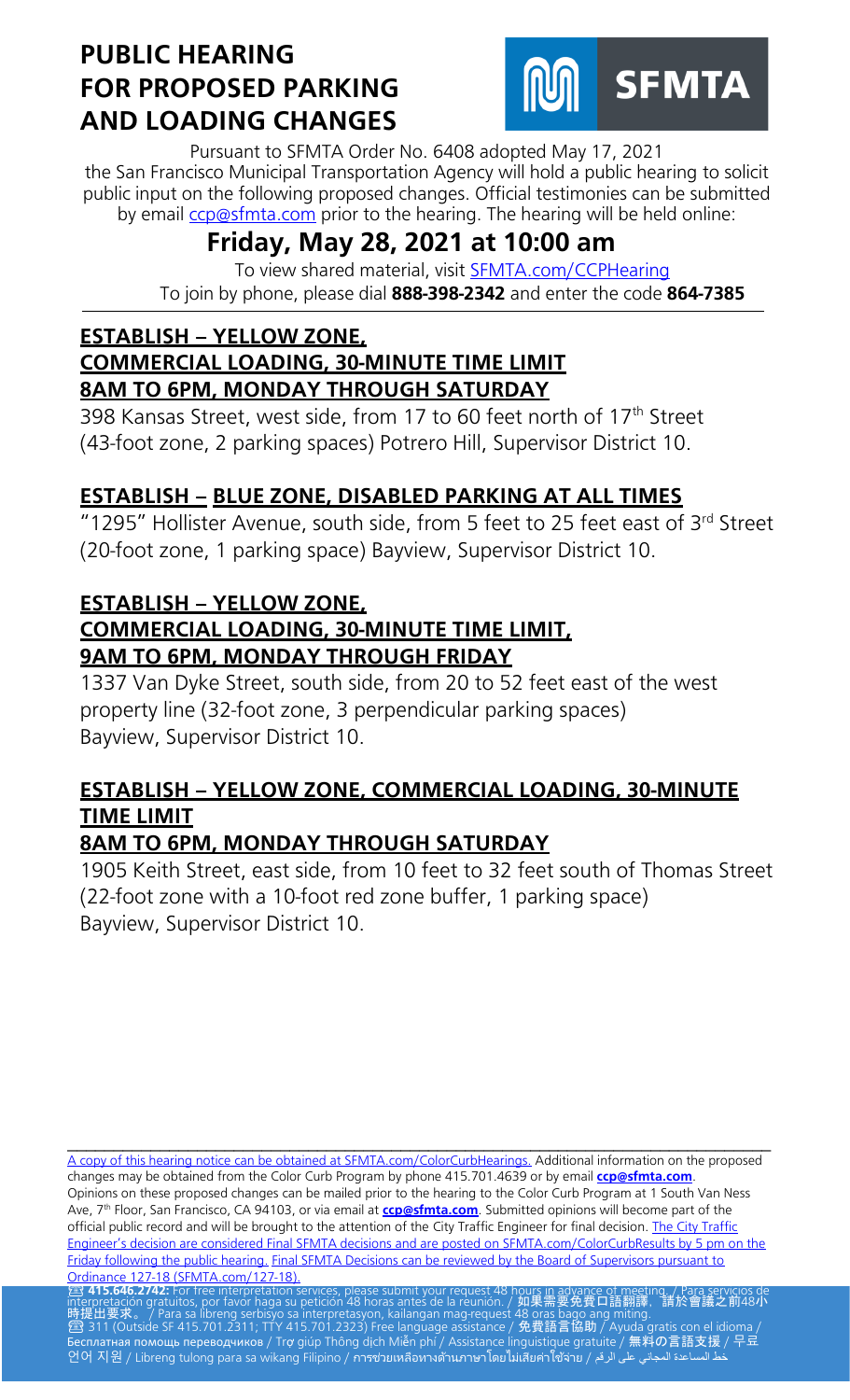

Pursuant to SFMTA Order No. 6408 adopted May 17, 2021 the San Francisco Municipal Transportation Agency will hold a public hearing to solicit public input on the following proposed changes. Official testimonies can be submitted by email [ccp@sfmta.com](mailto:ccp@sfmta.com) prior to the hearing. The hearing will be held online:

# **Friday, May 28, 2021 at 10:00 am**

To view shared material, visit [SFMTA.com/CCPHearing](https://meet.sfmta.com/meetings/VQN4VLH3) To join by phone, please dial **888-398-2342** and enter the code **864-7385**

## **REVOKE – BLUE ZONE, DISABLED PARKING AT ALL TIMES**

"1402" 18th Street, north side, from Missouri Street to 22 feet westerly (22-foot zone, 1 parking space) Potrero Hill, Supervisor District 10.

### **REVOKE – METERED MOTORCYCLE PARKING**

1406 18th Street, north side, from 22 feet to 34 feet west of Missouri Street (12-foot zone, 2 motorcycle parking stalls) Potrero Hill, Supervisor District 10.

#### **ESTABLISH – METERED YELLOW ZONE, COMMERCIAL LOADING, 30-MINUTE TIME LIMIT, 7AM TO 6PM, MONDAY THROUGH SATURDAY**

"1402" 18th Street, north side, from Missouri Street to 34 feet westerly (34-foot zone, 1 parking space) Potrero Hill, Supervisor District 10.

## **ESTABLISH – BLUE ZONE, DISABLED PARKING AT ALL TIMES**

"1399" 18th Street, south side, from 2 feet to 20 feet east of Missouri Street (18-foot zone, 1 parking space) Potrero Hill, Supervisor District 10.

[A copy of this hearing notice can be obtained at SFMTA.com/ColorCurbHearings.](http://www.sfmta.com/ColorCurbHearings) Additional information on the proposed changes may be obtained from the Color Curb Program by phone 415.701.4639 or by email **[ccp@sfmta.com](mailto:ccp@sfmta.com)**. Opinions on these proposed changes can be mailed prior to the hearing to the Color Curb Program at 1 South Van Ness Ave, 7 th Floor, San Francisco, CA 94103, or via email at **[ccp@sfmta.com](mailto:ccp@sfmta.com)**. Submitted opinions will become part of the official public record and will be brought to the attention of the City Traffic Engineer for final decision. The City Traffic [Engineer's decision are considered Final SFMTA decisions and are posted on SFMTA.com/ColorCurbResults by 5 pm on the](http://www.sfmta.com/ColorCurbResults)  [Friday following the public hearing.](http://www.sfmta.com/ColorCurbResults) [Final SFMTA Decisions can be reviewed by the Board of Supervisors pursuant to](https://sfbos.org/sites/default/files/o0127-18.pdf) Ordinance 127-18 (SFMTA.com/127-18). [Ordinance 127-18 \(SFMTA.com/127-18\).](https://sfbos.org/sites/default/files/o0127-18.pdf)<br><mark>23 415.646.2742:</mark> For free interpretation services, please submit your request 48 hou<u>rs in advance of meet</u>ing. / Para servicios de

\_\_\_\_\_\_\_\_\_\_\_\_\_\_\_\_\_\_\_\_\_\_\_\_\_\_\_\_\_\_\_\_\_\_\_\_\_\_\_\_\_\_\_\_\_\_\_\_\_\_\_\_\_\_\_\_\_\_\_\_\_\_\_\_\_\_\_\_\_\_\_\_\_\_\_\_

interpretación gratuitos, por favor haga su petición 48 horas antes de la reunión. / 如果需要免費口語翻譯,請於會議之前48小 時提出要求。 / Para sa libreng serbisyo sa interpretasyon, kailangan mag-request 48 oras bago ang miting.<br>2 311 (Outside SF 415.701.2311; TTY 415.701.2323) Free language assistance / 免費語言協助 / Ayuda gratis con el idioma / Бесплатная помощь переводчиков / Trợ giúp Thông dịch Miễn phí / Assistance linguistique gratuite / 無料の言語支援 / 무료 언어 지원 / Libreng tulong para sa wikang Filipino / การช่วยเหลือทางด้านภาษาโดยไม่เสียค่าใช้จ่าย / على الرقم / طح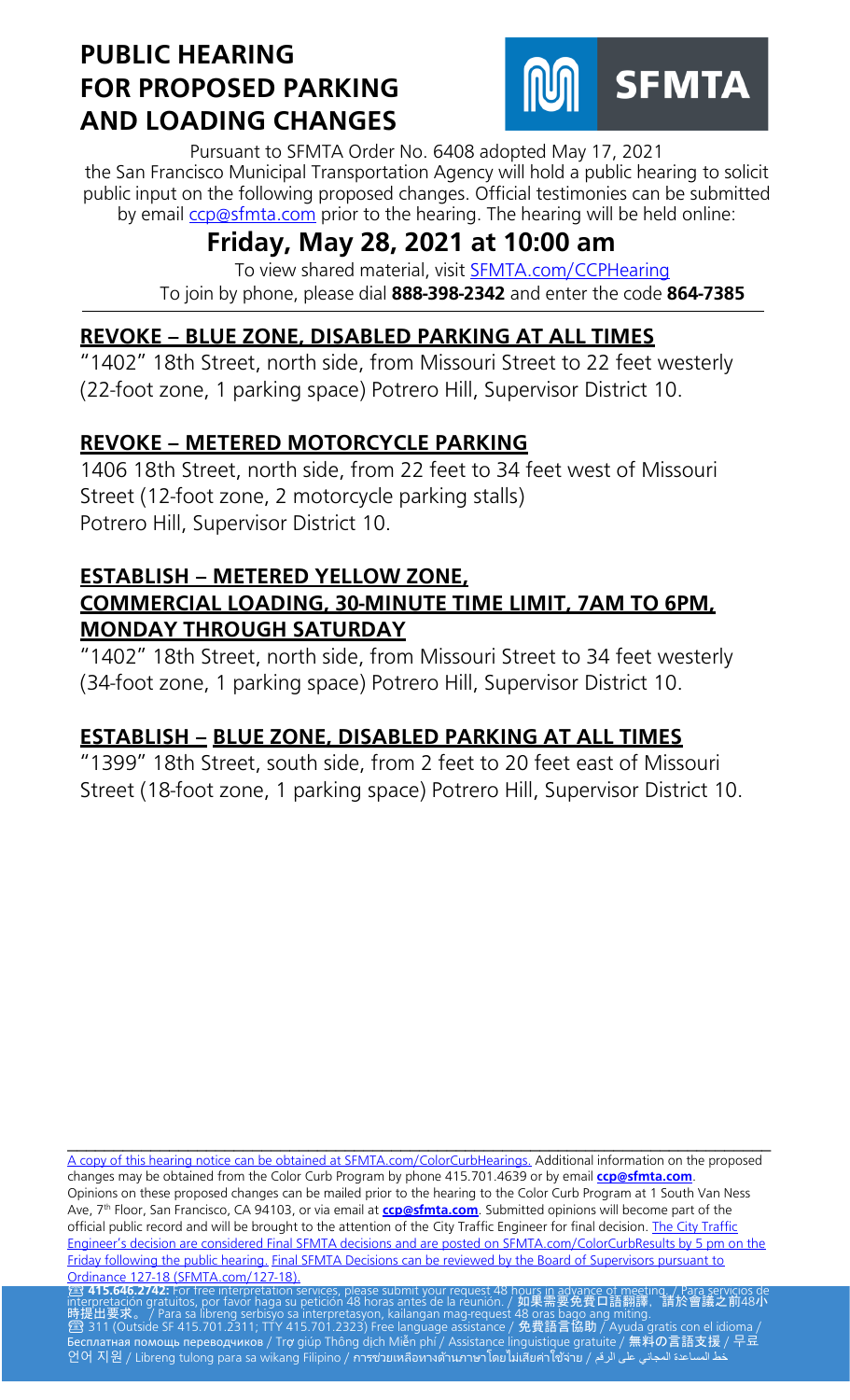

Pursuant to SFMTA Order No. 6408 adopted May 17, 2021 the San Francisco Municipal Transportation Agency will hold a public hearing to solicit public input on the following proposed changes. Official testimonies can be submitted by email [ccp@sfmta.com](mailto:ccp@sfmta.com) prior to the hearing. The hearing will be held online:

# **Friday, May 28, 2021 at 10:00 am**

To view shared material, visit [SFMTA.com/CCPHearing](https://meet.sfmta.com/meetings/VQN4VLH3) To join by phone, please dial **888-398-2342** and enter the code **864-7385**

#### **ESTABLISH – METERED YELLOW ZONE, COMMERCIAL LOADING, 30-MINUTE TIME LIMIT 8AM TO 6PM, MONDAY THROUGH SATURDAY**

2040 Chestnut Street, north side, from Mallorca Way to 31 feet easterly, at metered stall no. 2026 (31-foot zone, 1 parking space) Marina, Supervisor District 2.

### **ESTABLISH – METERED YELLOW ZONE, COMMERCIAL LOADING, 30-MINUTE TIME LIMIT 8AM TO 6PM, MONDAY THROUGH SATURDAY**

2055 Chestnut Street, south side, from 161 feet to 222 feet west of Fillmore Street, at metered stalls no.2019, no 2021 and no. 2025 (61-foot zone, 3 parking spaces) Marina, Supervisor District 2.

#### **ESTABLISH – METERED YELLOW ZONE, COMMERCIAL LOADING, 30-MINUTE TIME LIMIT 8AM TO 6PM, MONDAY THROUGH SATURDAY**

2095 Chestnut Street, north side, from 17 feet to 55 feet east of Scott Street, at metered stalls no. 2244 and 2242 (38-foot zone, 2 parking spaces) Marina, Supervisor District 2.

\_\_\_\_\_\_\_\_\_\_\_\_\_\_\_\_\_\_\_\_\_\_\_\_\_\_\_\_\_\_\_\_\_\_\_\_\_\_\_\_\_\_\_\_\_\_\_\_\_\_\_\_\_\_\_\_\_\_\_\_\_\_\_\_\_\_\_\_\_\_\_\_\_\_\_\_ [A copy of this hearing notice can be obtained at SFMTA.com/ColorCurbHearings.](http://www.sfmta.com/ColorCurbHearings) Additional information on the proposed changes may be obtained from the Color Curb Program by phone 415.701.4639 or by email **[ccp@sfmta.com](mailto:ccp@sfmta.com)**. Opinions on these proposed changes can be mailed prior to the hearing to the Color Curb Program at 1 South Van Ness Ave, 7 th Floor, San Francisco, CA 94103, or via email at **[ccp@sfmta.com](mailto:ccp@sfmta.com)**. Submitted opinions will become part of the official public record and will be brought to the attention of the City Traffic Engineer for final decision. The City Traffic [Engineer's decision are considered Final SFMTA decisions and are posted on SFMTA.com/ColorCurbResults by 5 pm on the](http://www.sfmta.com/ColorCurbResults)  [Friday following the public hearing.](http://www.sfmta.com/ColorCurbResults) [Final SFMTA Decisions can be reviewed by the Board of Supervisors pursuant to](https://sfbos.org/sites/default/files/o0127-18.pdf) Ordinance 127-18 (SFMTA.com/127-18). [Ordinance 127-18 \(SFMTA.com/127-18\).](https://sfbos.org/sites/default/files/o0127-18.pdf)<br><mark>23 415.646.2742:</mark> For free interpretation services, please submit your request 48 hou<u>rs in advance of meet</u>ing. / Para servicios de

interpretación gratuitos, por favor haga su petición 48 horas antes de la reunión. / 如果需要免費口語翻譯,請於會議之前48小 時提出要求。 / Para sa libreng serbisyo sa interpretasyon, kailangan mag-request 48 oras bago ang miting.<br>2 311 (Outside SF 415.701.2311; TTY 415.701.2323) Free language assistance / 免費語言協助 / Ayuda gratis con el idioma / Бесплатная помощь переводчиков / Trợ giúp Thông dịch Miễn phí / Assistance linguistique gratuite / 無料の言語支援 / 무료 언어 지원 / Libreng tulong para sa wikang Filipino / การช่วยเหลือทางด้านภาษาโดยไม่เสียค่าใช้จ่าย / على الرقم / المجاني على الرقم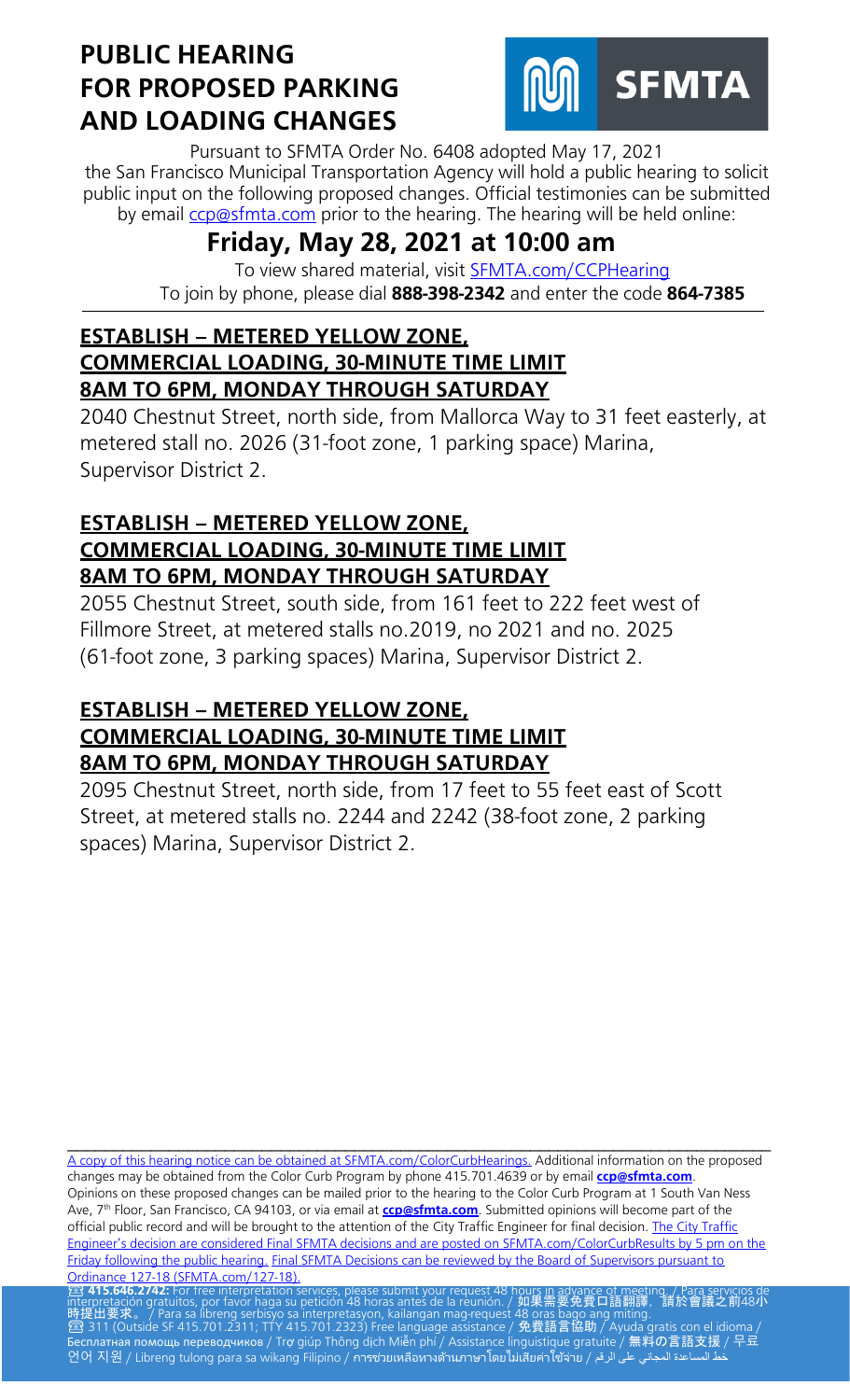

Pursuant to SFMTA Order No. 6408 adopted May 17, 2021 the San Francisco Municipal Transportation Agency will hold a public hearing to solicit public input on the following proposed changes. Official testimonies can be submitted by email [ccp@sfmta.com](mailto:ccp@sfmta.com) prior to the hearing. The hearing will be held online:

# **Friday, May 28, 2021 at 10:00 am**

To view shared material, visit [SFMTA.com/CCPHearing](https://meet.sfmta.com/meetings/VQN4VLH3) To join by phone, please dial **888-398-2342** and enter the code **864-7385**

#### **ESTABLISH – METERED YELLOW ZONE, COMMERCIAL LOADING, 30-MINUTE TIME LIMIT 8AM TO 6PM, MONDAY THROUGH SATURDAY**

2100 Chestnut Street, north side, from Steiner Street to 47 feet westerly, at metered stalls no. 2106 and 2104 (47-foot zone, 2 parking spaces) Marina, Supervisor District 2.

## **ESTABLISH – METERED YELLOW ZONE, COMMERCIAL LOADING, 30-MINUTE TIME LIMIT 8AM TO 6PM, MONDAY THROUGH SATURDAY**

2120 Chestnut Street, north side, from 107 feet to 147 feet west of Steiner Street, at metered stalls no. 2116 and 2114 (40-foot zone, 2 parking spaces) Marina, Supervisor District 2.

#### **ESTABLISH – METERED YELLOW ZONE, COMMERCIAL LOADING, 30-MINUTE TIME LIMIT 8 AM TO 6PM, MONDAY THROUGH SATURDAY**

2141 Chestnut Street, south side, from 127 feet to 169 feet west of Steiner Street, at metered stalls no. 2115 and no. 2117 (42-foot zone, 2 parking spaces) Marina, Supervisor District 2.

#### **ESTABLISH – METERED YELLOW ZONE, COMMERCIAL LOADING, 30-MINUTE TIME LIMIT 8AM TO 6PM, MONDAY THROUGH SATURDAY**

2197 Chestnut Street, south side, from 30 feet to 50 feet east of Pierce Street, at metered stall no. 2141 (20-foot zone, 1 parking space) Marina, Supervisor District 2.

\_\_\_\_\_\_\_\_\_\_\_\_\_\_\_\_\_\_\_\_\_\_\_\_\_\_\_\_\_\_\_\_\_\_\_\_\_\_\_\_\_\_\_\_\_\_\_\_\_\_\_\_\_\_\_\_\_\_\_\_\_\_\_\_\_\_\_\_\_\_\_\_\_\_\_\_ [A copy of this hearing notice can be obtained at SFMTA.com/ColorCurbHearings.](http://www.sfmta.com/ColorCurbHearings) Additional information on the proposed changes may be obtained from the Color Curb Program by phone 415.701.4639 or by email **[ccp@sfmta.com](mailto:ccp@sfmta.com)**. Opinions on these proposed changes can be mailed prior to the hearing to the Color Curb Program at 1 South Van Ness Ave, 7 th Floor, San Francisco, CA 94103, or via email at **[ccp@sfmta.com](mailto:ccp@sfmta.com)**. Submitted opinions will become part of the official public record and will be brought to the attention of the City Traffic Engineer for final decision. The City Traffic [Engineer's decision are considered Final SFMTA decisions and are posted on SFMTA.com/ColorCurbResults by 5 pm on the](http://www.sfmta.com/ColorCurbResults)  [Friday following the public hearing.](http://www.sfmta.com/ColorCurbResults) [Final SFMTA Decisions can be reviewed by the Board of Supervisors pursuant to](https://sfbos.org/sites/default/files/o0127-18.pdf) Ordinance 127-18 (SFMTA.com/127-18). [Ordinance 127-18 \(SFMTA.com/127-18\).](https://sfbos.org/sites/default/files/o0127-18.pdf)<br><mark>23 415.646.2742:</mark> For free interpretation services, please submit your request 48 hou<u>rs in advance of meet</u>ing. / Para servicios de